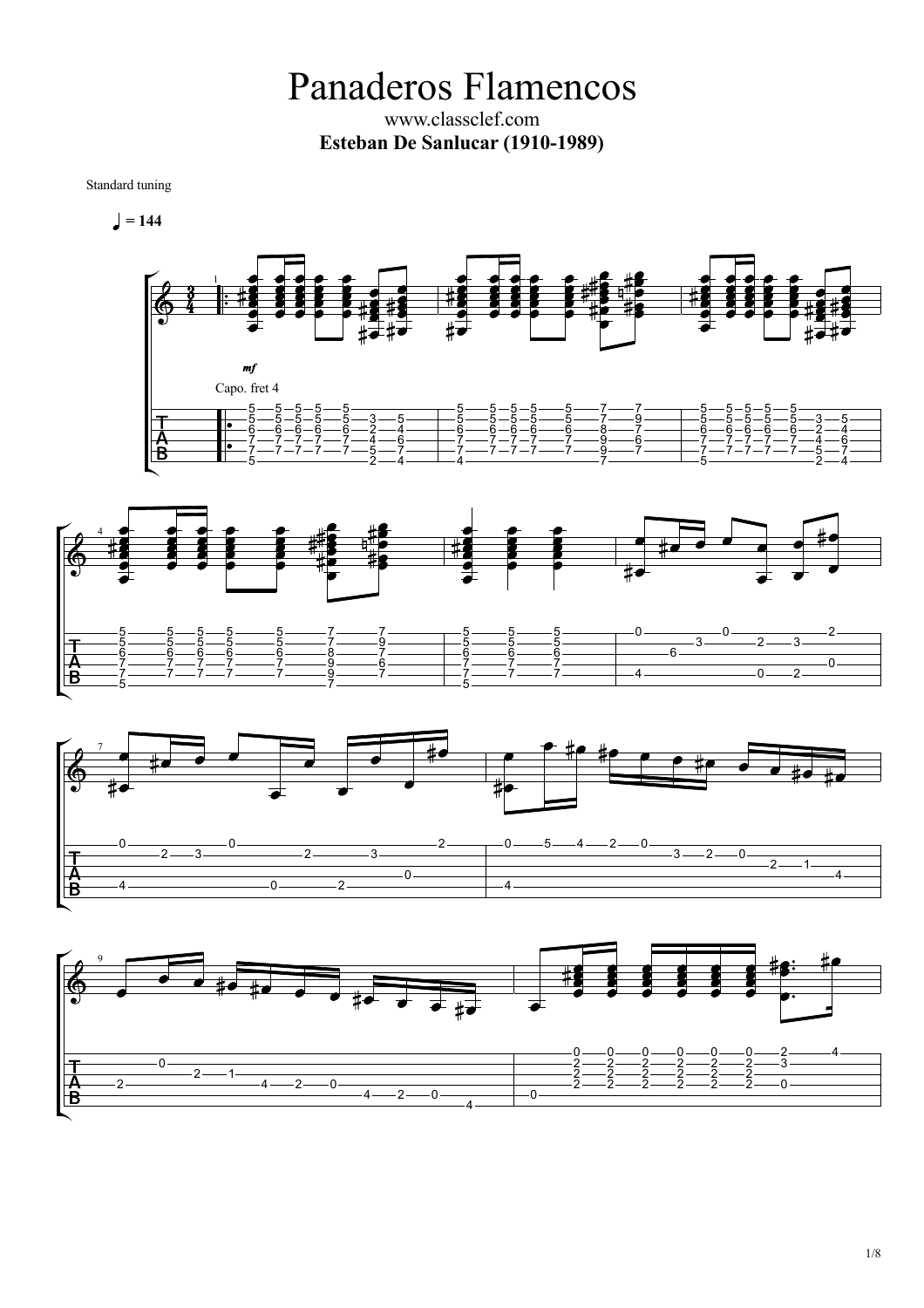







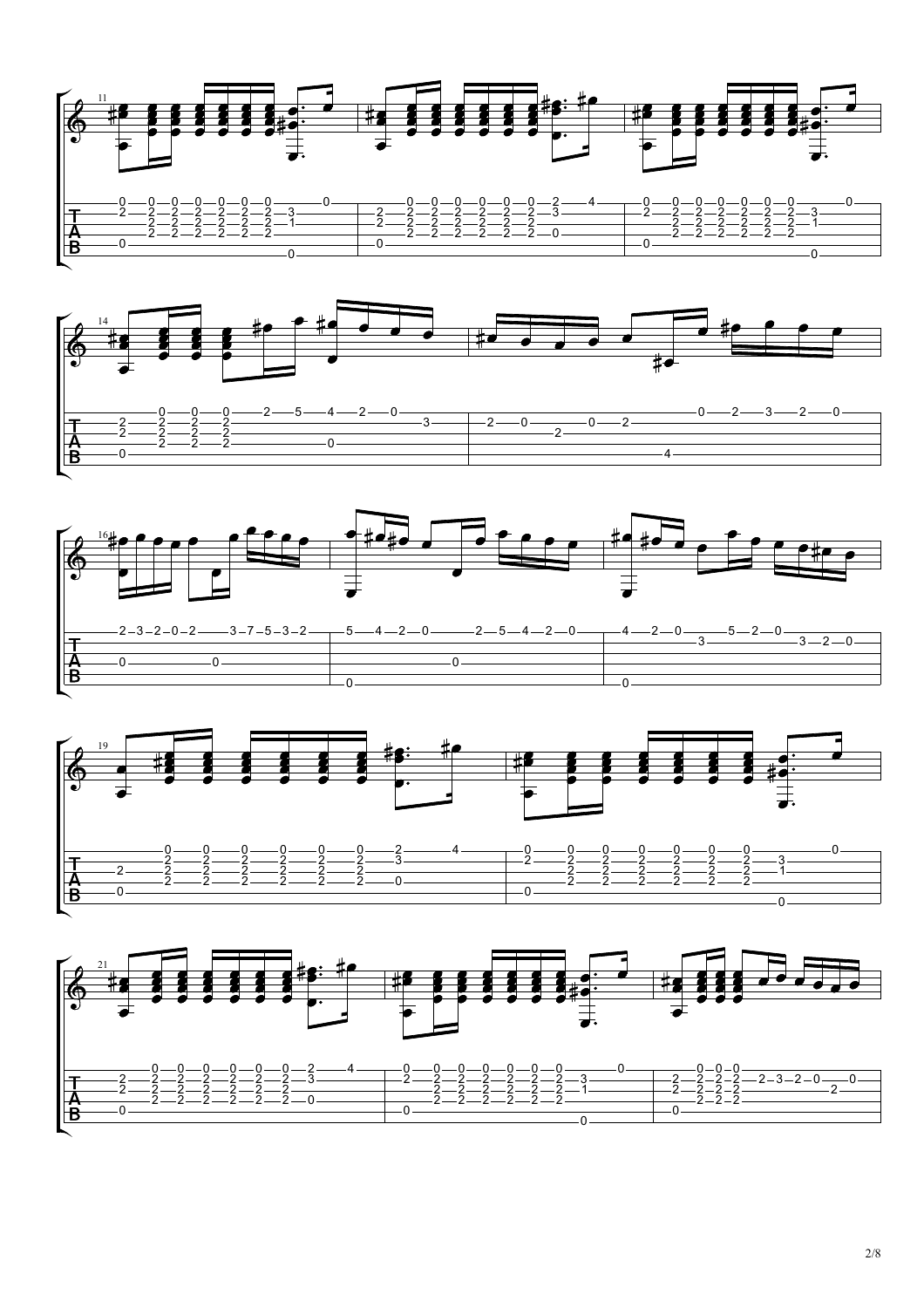







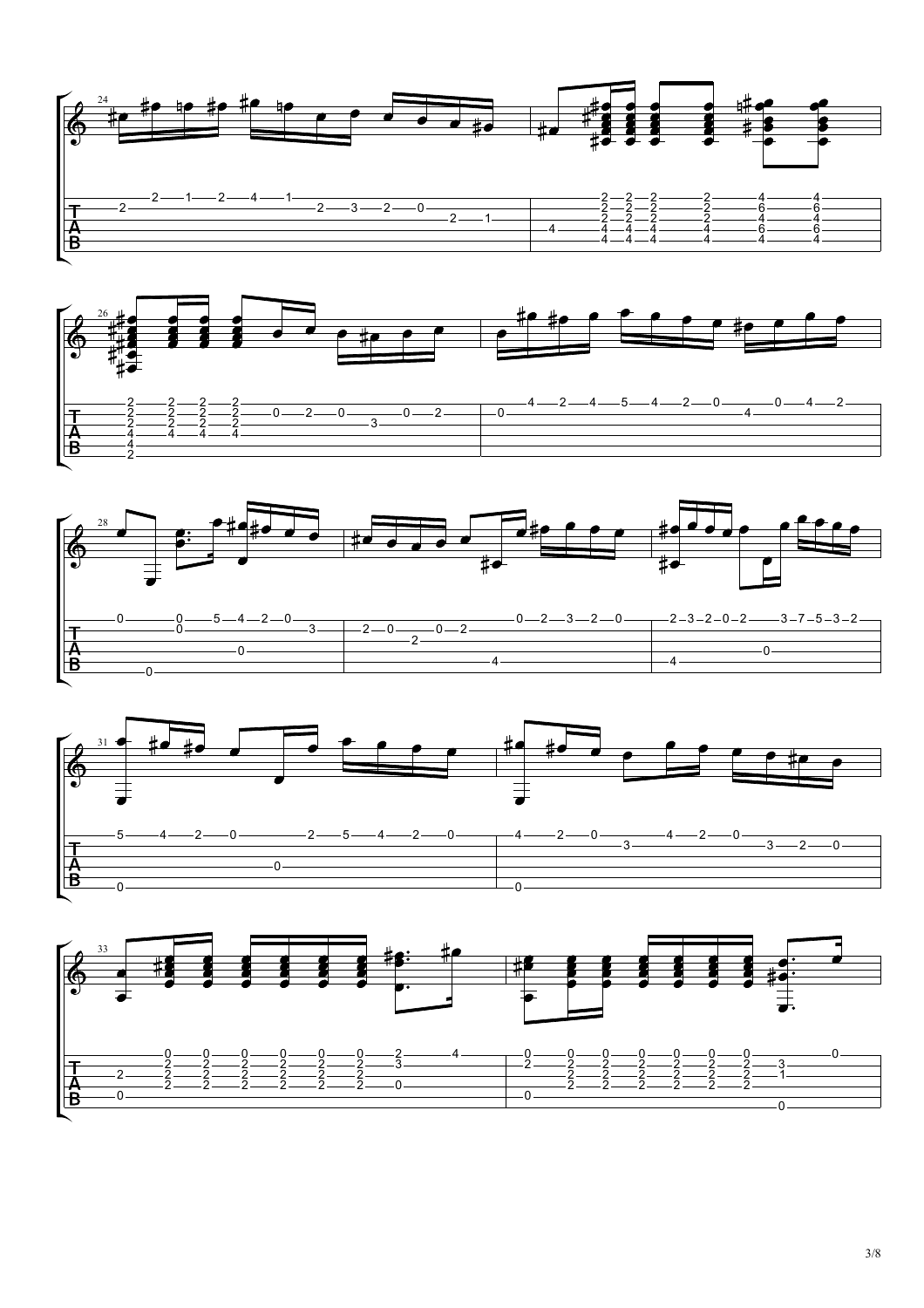









4/8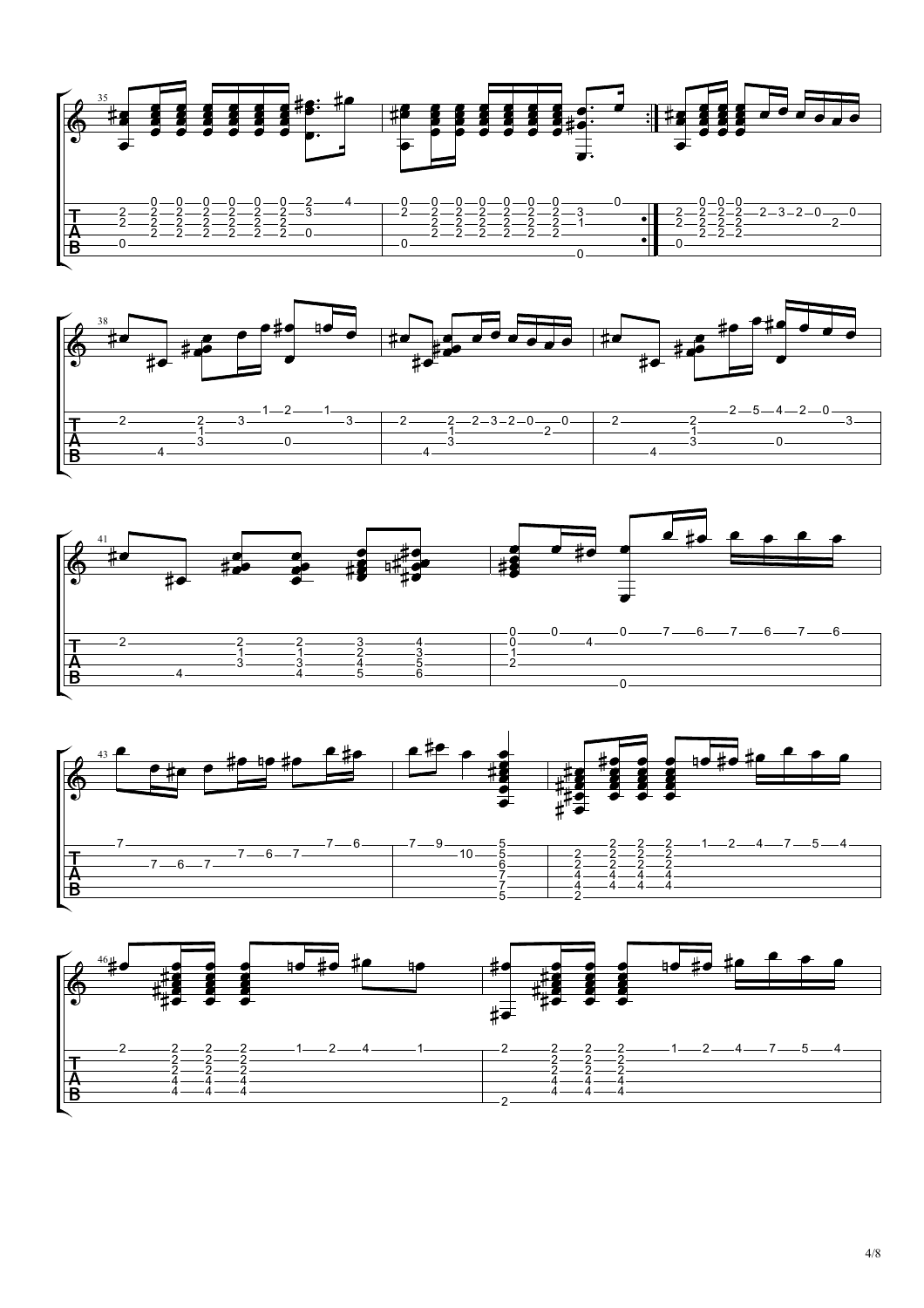







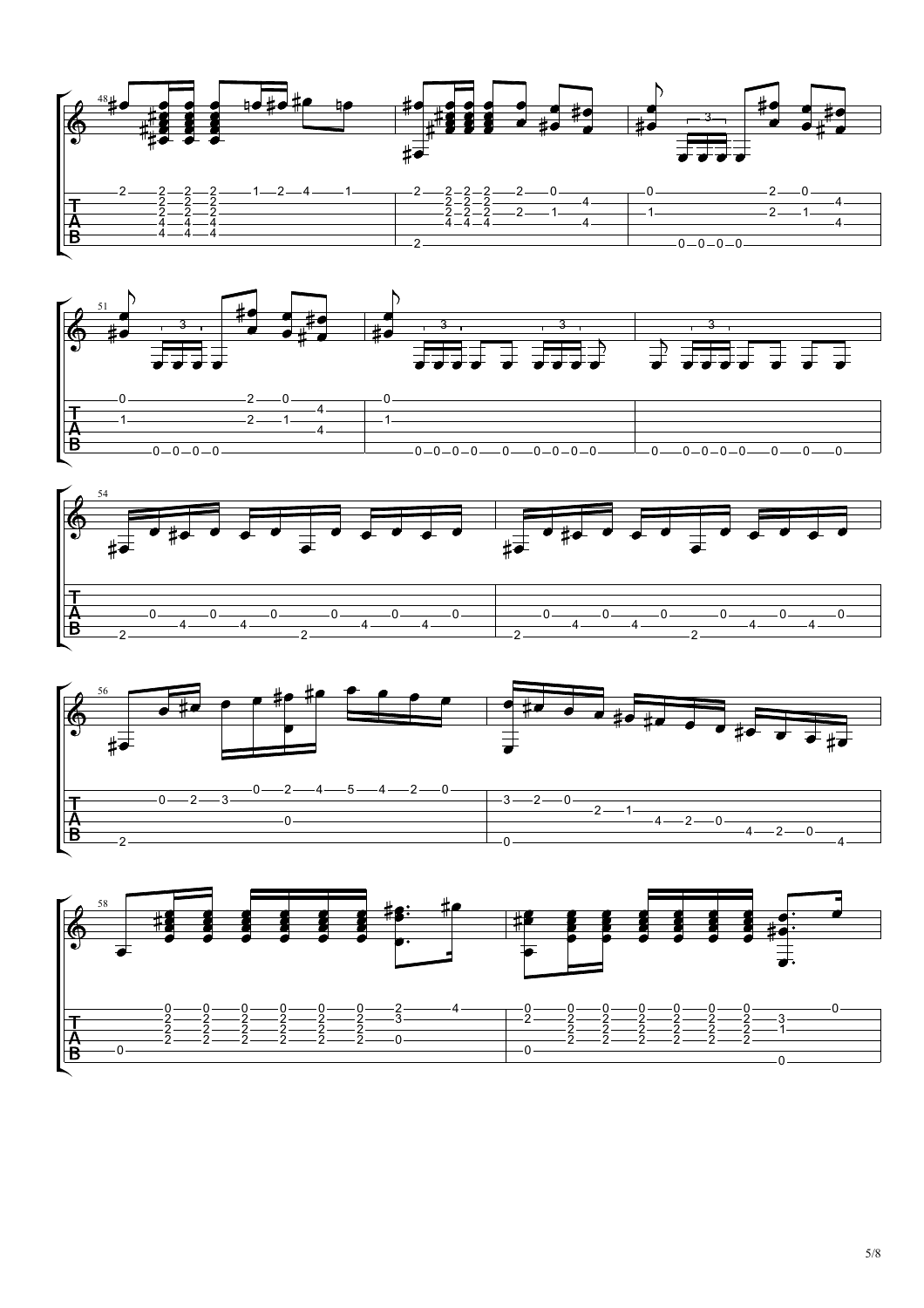







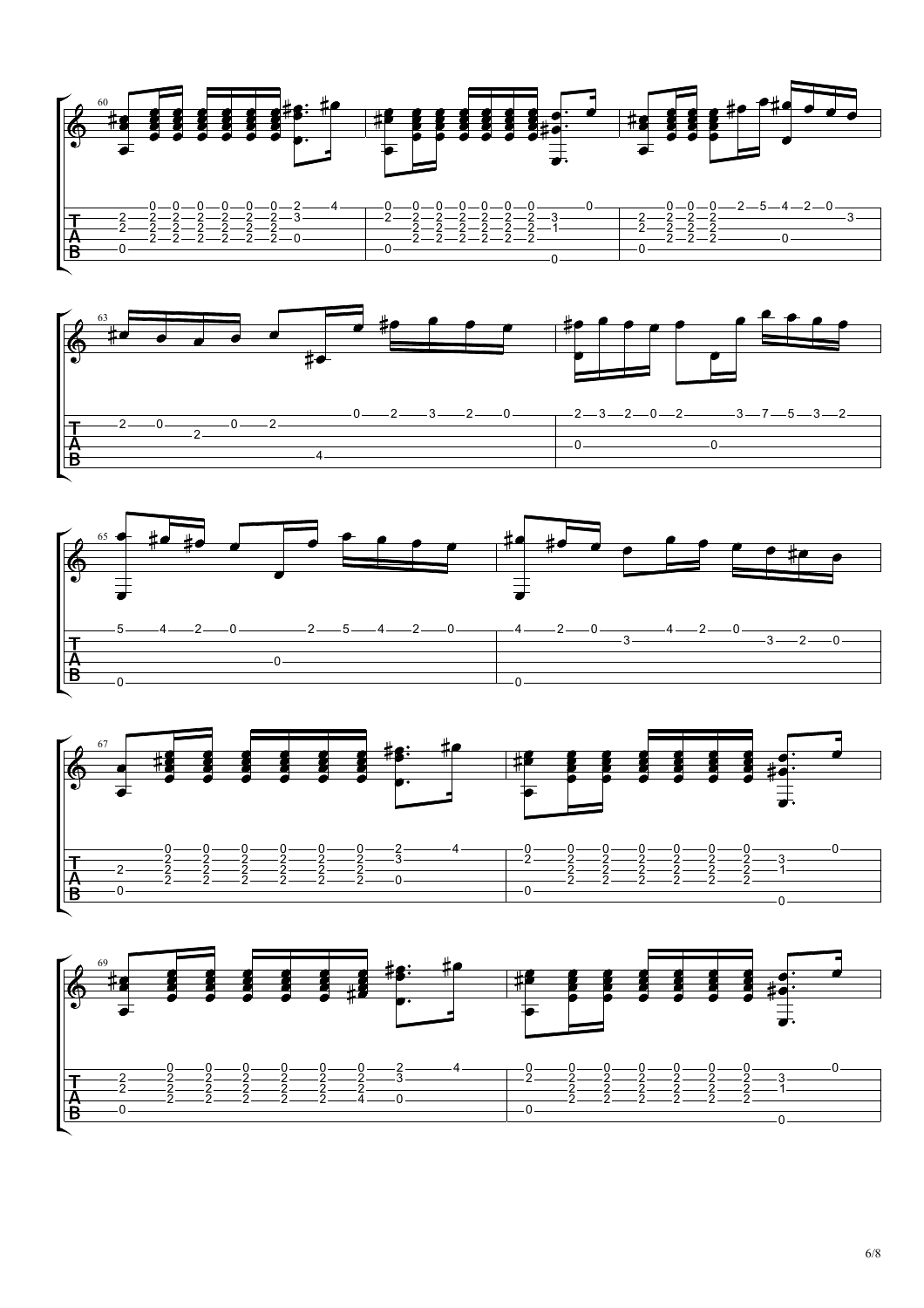